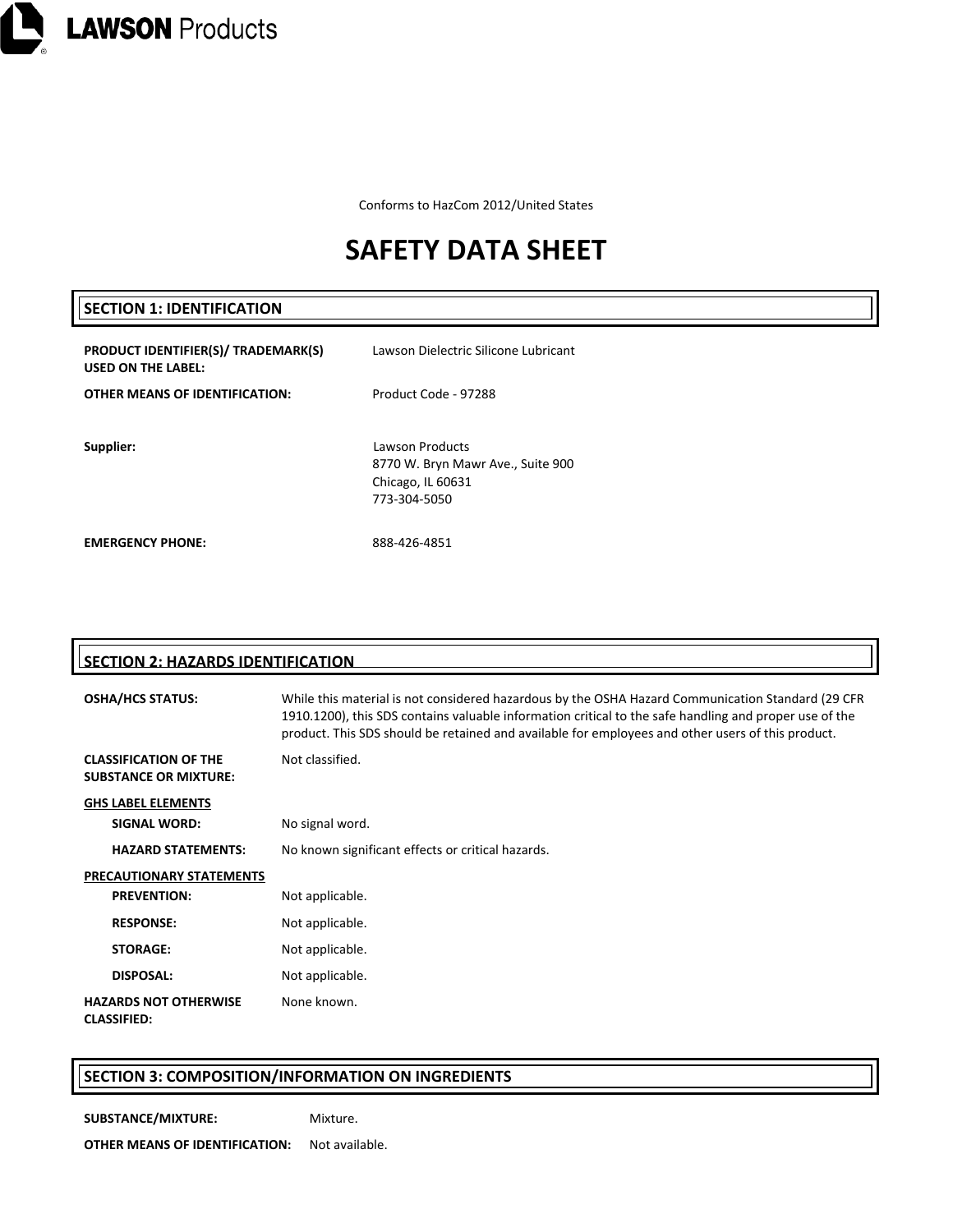# **SECTION 3: COMPOSITION/INFORMATION ON INGREDIENTS (CONTINUED)**

### **CAS NUMBER/OTHER IDENTIFIERS**

**CAS NUMBER:** Not applicable.

Any concentration shown as a range is to protect confidentiality or is due to batch variation.

There are no additional ingredients present which, within the current knowledge of the supplier and in the concentrations applicable, are classified as hazardous to health or the environment and hence require reporting in this section.

Occupational exposure limits, if available, are listed in Section 8.

#### **SECTION 4: FIRST AID MEASURES**

### **DESCRIPTION OF NECESSARY FIRST AID MEASURES**

| <b>EYE CONTACT:</b>                           | Immediately flush eyes with plenty of water, occasionally lifting the upper and lower eyelids. Check for<br>and remove any contact lenses. Get medical attention if irritation occurs. |
|-----------------------------------------------|----------------------------------------------------------------------------------------------------------------------------------------------------------------------------------------|
| <b>INHALATION:</b>                            | Remove victim to fresh air and keep at rest in a position comfortable for breathing. Get medical<br>attention if symptoms occur.                                                       |
| <b>SKIN CONTACT:</b>                          | Flush contaminated skin with plenty of water. Get medical attention if symptoms occur.                                                                                                 |
| <b>INGESTION:</b>                             | Not applicable.                                                                                                                                                                        |
|                                               | MOST IMPORTANT SYMPTOMS/EFFECTS (ACUTE AND DELAYED)                                                                                                                                    |
| POTENTIAL ACUTE HEALTH EFFECTS                |                                                                                                                                                                                        |
| <b>EYE CONTACT:</b>                           | No known significant effects or critical hazards.                                                                                                                                      |
| <b>INHALATION:</b>                            | No known significant effects or critical hazards.                                                                                                                                      |
| <b>SKIN CONTACT:</b>                          | No known significant effects or critical hazards.                                                                                                                                      |
| <b>INGESTION:</b>                             | No known significant effects or critical hazards.                                                                                                                                      |
| <b>OVER-EXPOSURE SIGNS/SYMPTOMS</b>           |                                                                                                                                                                                        |
| <b>EYE CONTACT:</b>                           | No known significant effects or critical hazards.                                                                                                                                      |
| <b>INHALATION:</b>                            | No known significant effects or critical hazards.                                                                                                                                      |
| <b>SKIN CONTACT:</b>                          | No known significant effects or critical hazards.                                                                                                                                      |
| <b>INGESTION:</b>                             | No known significant effects or critical hazards.                                                                                                                                      |
|                                               | INDICATION OF IMMEDIATE MEDICAL ATTENTION AND SPECIAL TREATMENT NEEDED, IF NECESSARY                                                                                                   |
| <b>NOTES TO PHYSICIAN:</b>                    | Treat symptomatically.                                                                                                                                                                 |
| <b>SPECIFIC TREATMENTS:</b>                   | No specific treatment.                                                                                                                                                                 |
| <b>PROTECTION OF FIRST-</b><br><b>AIDERS:</b> | No action shall be taken involving any personal risk or without suitable training.                                                                                                     |
| See toxicological information (Section 11)    |                                                                                                                                                                                        |

See toxicological information (Section 11)

#### **SECTION 5: FIRE‐FIGHTING MEASURES**

#### **EXTINGUISHING MEDIA**

| <b>SUITABLE EXTINGUISHING</b><br><b>MEDIA:</b>               | Use dry chemical, $CO2$ , water spray (fog) or foam. |
|--------------------------------------------------------------|------------------------------------------------------|
| <b>UNSUITABLE</b><br><b>EXTINGUISHING MEDIA:</b>             | None known.                                          |
| <b>SPECIFIC HAZARDS ARISING</b><br><b>FROM THE CHEMICAL:</b> | No specific fire or explosion hazard.                |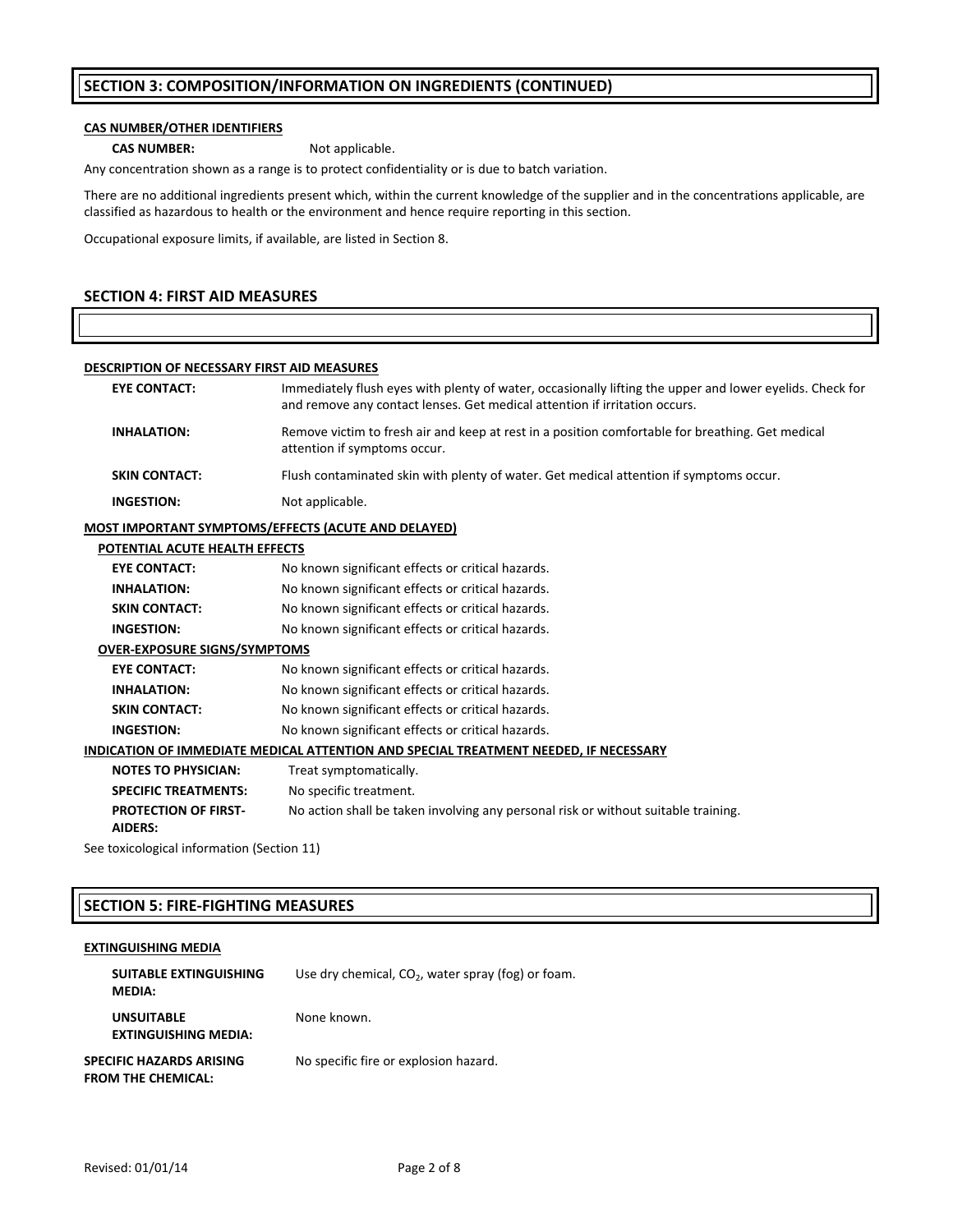# **SECTION 5: FIRE‐FIGHTING MEASURES (CONTINUED)**

| <b>HAZARDOUS THERMAL</b><br><b>DECOMPOSITION PRODUCTS:</b>     | Decomposition products may include the following materials:<br>Carbon dioxide<br>Carbon monoxide<br>Halogenated compounds<br>Metal oxide/oxides                        |
|----------------------------------------------------------------|------------------------------------------------------------------------------------------------------------------------------------------------------------------------|
| <b>SPECIAL PROTECTIVE ACTIONS</b><br><b>FOR FIRE-FIGHTERS:</b> | No special measures are required.                                                                                                                                      |
| SPECIAL PROTECTIVE EQUIPMENT<br><b>FOR FIRE-FIGHTERS:</b>      | Fire-fighters should wear appropriate protective equipment and self-contained breathing<br>apparatus (SCBA) with a full face-piece operated in positive pressure mode. |

# **SECTION 6: ACCIDENTAL RELEASE MEASURES**

# **PERSONAL PRECAUTIONS, PROTECTIVE EQUIPMENT, AND EMERGENCY PROCEDURES FOR NON‐EMERGENCY PERSONNEL:** Put on appropriate personal protective equipment. **FOR EMERGENCY RESPONDERS:** If specialized clothing is required to deal with the spillage, take note of any information in Section 8 on suitable and unsuitable materials. See also the information in "For non‐ emergency personnel". **ENVIRONMENTAL PRECAUTIONS:** Avoid dispersal of spilled material and runoff and contact with soil, waterways, drains and sewers. Inform the relevant authorities if the product has caused environmental pollution (sewers, waterways, soil or air). **METHODS AND MATERIALS FOR CONTAINMENT AND CLEANING UP SMALL SPILL:** Stop leak if without risk. Move containers from spill area. Dilute with water and mop up if watersoluble. Alternatively, or if water‐insoluble, absorb with an inert dry material and place in an appropriate waste disposal container. Dispose of via a licensed waste disposal contractor. **LARGE SPILL:** Stop leak if without risk. Move containers from spill area. Prevent entry into sewers, water courses, basements or confined areas. Wash spillages into an effluent treatment plant or proceed as follows. Contain and collect spillage with non‐combustible, absorbent material e.g. sand, earth, vermiculite or diatomaceous earth and place in container for disposal according to local regulations (see Section 13). Dispose of via a licensed waste disposal contractor. Note: see Section 1 for emergency contact information and Section 13 for waste disposal.

# **SECTION 7: HANDLING AND STORAGE**

#### **PRECAUTIONS FOR SAFE HANDLING**

**PROTECTIVE MEASURES:** Put on appropriate personal protective equipment (see Section 8).

| <b>ADVICE ON GENERAL</b><br><b>OCCUPATIONAL HYGIENE:</b>                          | Eating, drinking and smoking should be prohibited in areas where this material is handled, stored and<br>processed. Workers should wash hands and face before eating, drinking and smoking. See also Section<br>8 for additional information on hygiene measures.                                                                                                                                                                                                                                        |
|-----------------------------------------------------------------------------------|----------------------------------------------------------------------------------------------------------------------------------------------------------------------------------------------------------------------------------------------------------------------------------------------------------------------------------------------------------------------------------------------------------------------------------------------------------------------------------------------------------|
| <b>CONDITIONS FOR SAFE</b><br><b>STORAGE. INCLUDING ANY</b><br>INCOMPATIBILITIES: | Store in accordance with local regulations. Store in original container protected from direct sunlight in<br>a dry, cool and well-ventilated area, away from incompatible materials (see Section 10) and food and<br>drink. Keep container tightly closed and sealed until ready for use. Containers that have been opened<br>must be carefully resealed and kept upright to prevent leakage. Do not store in unlabeled containers.<br>Use appropriate containment to avoid environmental contamination. |

# **SECTION 8: EXPOSURE CONTROLS/PERSONAL PROTECTION**

#### **CONTROL PARAMETERS**

**OCCUPATIONAL EXPOSURE LIMITS** None.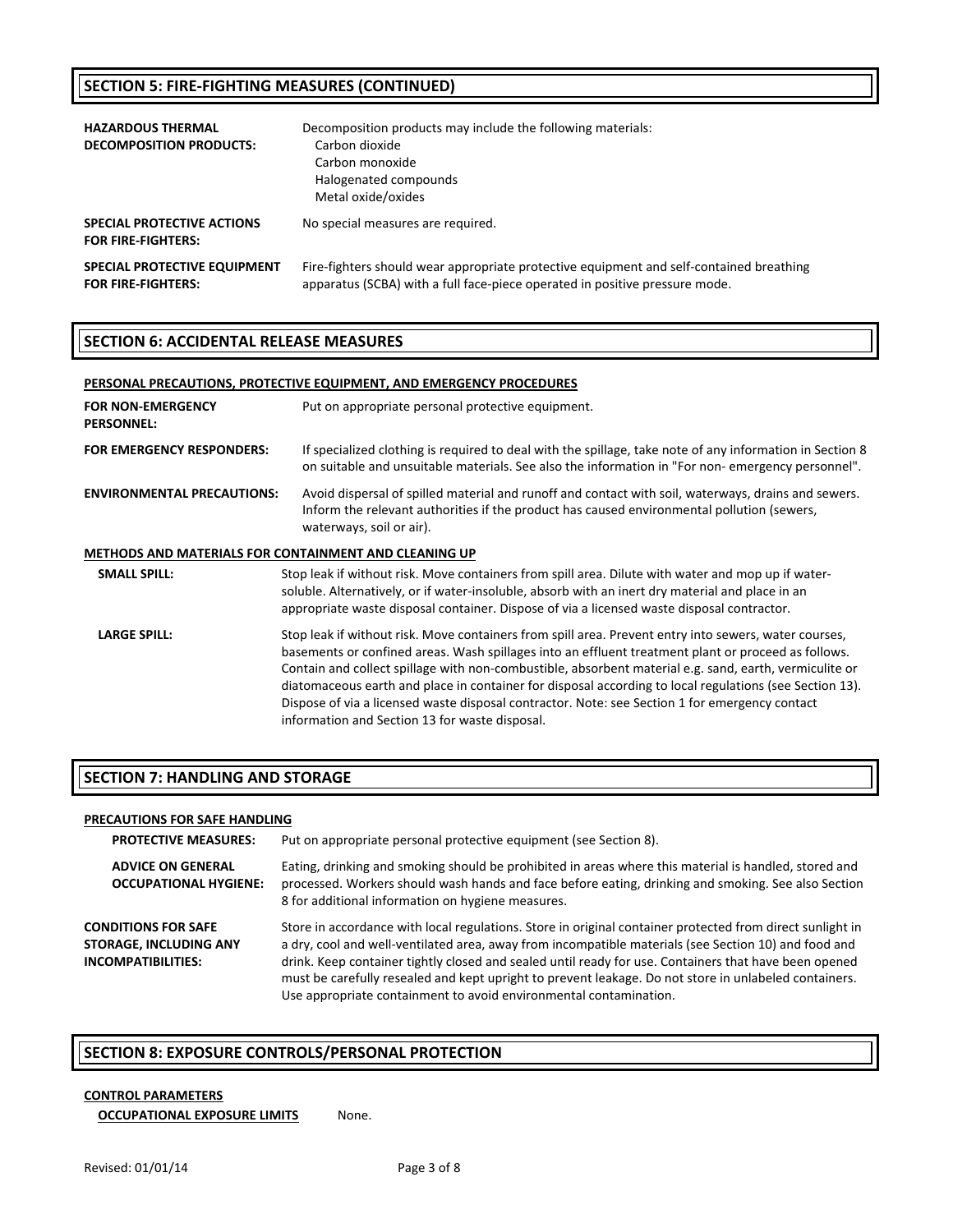# **SECTION 8: EXPOSURE CONTROLS/PERSONAL PROTECTION (CONTINUED)**

| <b>APPROPRIATE ENGINEERING CONTROLS:</b>          | Good general ventilation should be sufficient to control worker exposure to airborne<br>contaminants.                                                                                                                                                                                                                         |
|---------------------------------------------------|-------------------------------------------------------------------------------------------------------------------------------------------------------------------------------------------------------------------------------------------------------------------------------------------------------------------------------|
| <b>ENVIRONMENTAL EXPOSURE</b><br><b>CONTROLS:</b> | Emissions from ventilation or work process equipment should be checked to ensure they<br>comply with the requirements of environmental protection legislation.                                                                                                                                                                |
| <b>INDIVIDUAL PROTECTION MEASURES</b>             |                                                                                                                                                                                                                                                                                                                               |
| <b>HYGIENE MEASURES:</b>                          | Wash hands, forearms and face thoroughly after handling chemical products, before eating,<br>smoking and using the lavatory and at the end of the working period.                                                                                                                                                             |
| <b>EYE/FACE PROTECTION:</b>                       | Safety eyewear complying with an approved standard should be used when a risk<br>assessment indicates this is necessary to avoid exposure to liquid splashes, mists, gases or<br>dusts.                                                                                                                                       |
| <b>SKIN PROTECTION</b>                            |                                                                                                                                                                                                                                                                                                                               |
| <b>HAND PROTECTION:</b>                           | Chemical-resistant, impervious gloves complying with an approved standard should be worn<br>at all times when handling chemical products if a risk assessment indicates this is necessary.                                                                                                                                    |
| <b>BODY PROTECTION:</b>                           | Personal protective equipment for the body should be selected based on the task being<br>performed and the risks involved and should be approved by a specialist before handling this<br>product.                                                                                                                             |
| <b>OTHER SKIN PROTECTION:</b>                     | Appropriate footwear and any additional skin protection measures should be selected based<br>on the task being performed and the risks involved and should be approved by a specialist<br>before handling this product.                                                                                                       |
| <b>RESPIRATORY PROTECTION:</b>                    | Use a properly fitted, air-purifying or supplied air respirator complying with an approved<br>standard if a risk assessment indicates this is necessary. Respirator selection must be based<br>on known or anticipated exposure levels, the hazards of the product and the safe working<br>limits of the selected respirator. |

# **SECTION 9: PHYSICAL AND CHEMICAL PROPERTIES**

### **APPEARANCE**

| <b>PHYSICAL STATE:</b>                        | Semi-solid.                             |
|-----------------------------------------------|-----------------------------------------|
| <b>COLOR:</b>                                 | Translucent White.                      |
| ODOR:                                         | Mild.                                   |
| <b>ODOR THRESHOLD:</b>                        | Not available.                          |
| pH:                                           | Not available.                          |
| <b>MELTING POINT:</b>                         | Not available.                          |
| <b>BOILING POINT:</b>                         | Not available.                          |
| <b>FLASH POINT:</b>                           | Open Cup: 298.89°C (570°F) [Cleveland.] |
| <b>BURNING TIME:</b>                          | Not applicable.                         |
| <b>BURNING RATE:</b>                          | Not applicable.                         |
| <b>EVAPORATION RATE:</b>                      | Not available.                          |
| <b>FLAMMABILITY (SOLID, GAS):</b>             | Not available.                          |
| LOWER AND UPPER EXPLOSIVE (FLAMMABLE) LIMITS: | Not available.                          |
| <b>VAPOR PRESSURE:</b>                        | Not available.                          |
| <b>VAPOR DENSITY:</b>                         | Not available.                          |
| <b>RELATIVE DENSITY:</b>                      | $1.03$ g/ml                             |
| <b>SOLUBILITY:</b>                            | Insoluble in water.                     |
| PARTITION COEFFICIENT: N-OCTANOL/WATER:       | Not available.                          |
| <b>AUTO-IGNITION TEMPERATURE:</b>             | Not available.                          |
| <b>DECOMPOSITION TEMPERATURE:</b>             | Not available.                          |
| SADT:                                         | Not available.                          |
| <b>VISCOSITY:</b>                             | Not available.                          |
| Revised: 01/01/14                             | Page 4 of 8                             |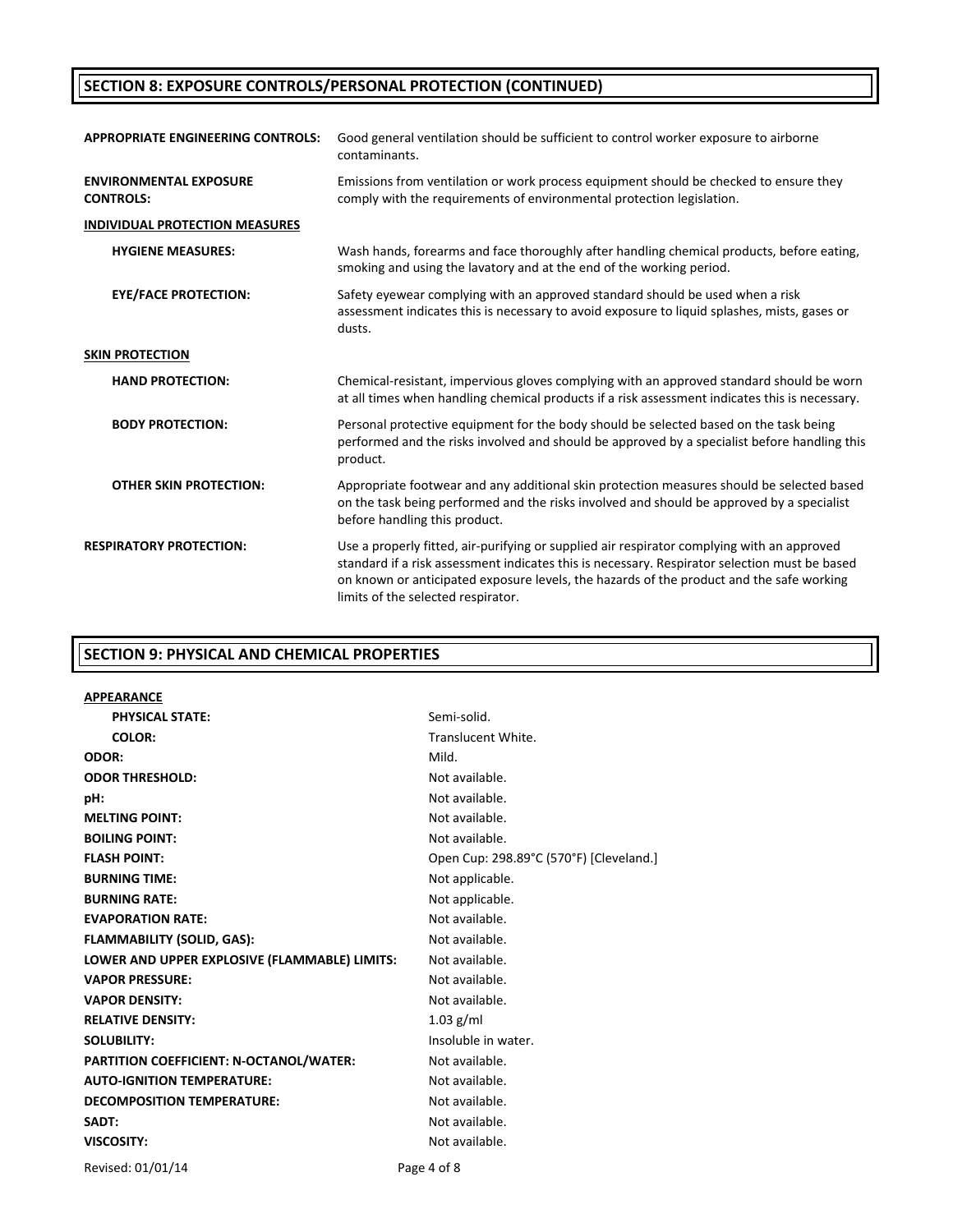# **SECTION 10: STABILITY AND REACTIVITY**

| <b>REACTIVITY:</b>                         | No specific test data related to reactivity available for this product or its ingredients.              |
|--------------------------------------------|---------------------------------------------------------------------------------------------------------|
| <b>CHEMICAL STABILITY:</b>                 | The product is stable.                                                                                  |
| <b>POSSIBILITY OF HAZARDOUS REACTIONS:</b> | Under normal conditions of storage and use, hazardous reactions will not occur.                         |
| <b>CONDITIONS TO AVOID:</b>                | Do not heat above flash point.                                                                          |
| <b>INCOMPATIBLE MATERIALS:</b>             | Reactive or incompatible with the following materials:<br>Welding<br>Oxidizing materials                |
| <b>HAZARDOUS DECOMPOSITION PRODUCTS:</b>   | Under normal conditions of storage and use, hazardous decomposition products should<br>not be produced. |

# **SECTION 11: TOXICOLOGICAL INFORMATION**

| <b>INFORMATION ON TOXICOLOGICAL EFFECTS</b>                                   |                                                   |                                                     |
|-------------------------------------------------------------------------------|---------------------------------------------------|-----------------------------------------------------|
| <b>ACUTE TOXICITY:</b>                                                        |                                                   | There is no data available.                         |
| IRRITATION/CORROSION:                                                         |                                                   | There is no data available.                         |
| <b>SENSITIZATION:</b>                                                         |                                                   | There is no data available.                         |
| <b>MUTAGENICITY:</b>                                                          |                                                   | There is no data available.                         |
| <b>CARCINOGENICITY:</b>                                                       |                                                   | There is no data available.                         |
| <b>REPRODUCTIVE TOXICITY:</b>                                                 |                                                   | There is no data available.                         |
| <b>TERATOGENICITY:</b>                                                        |                                                   | There is no data available.                         |
| SPECIFIC TARGET ORGAN TOXICITY (SINGLE EXPOSURE):                             |                                                   | There is no data available.                         |
| SPECIFIC TARGET ORGAN TOXICITY (REPEATED EXPOSURE):                           |                                                   | There is no data available.                         |
| <b>ASPIRATION HAZARD:</b>                                                     |                                                   | There is no data available.                         |
| <b>INFORMATION ON THE LIKELY ROUTES OF EXPOSURE:</b>                          |                                                   | Dermal contact. Eye contact. Inhalation. Ingestion. |
| POTENTIAL ACUTE HEALTH EFFECTS                                                |                                                   |                                                     |
| <b>EYE CONTACT:</b>                                                           | No known significant effects or critical hazards. |                                                     |
| <b>INHALATION:</b>                                                            | No known significant effects or critical hazards  |                                                     |
| <b>SKIN CONTACT:</b>                                                          | No known significant effects or critical hazards  |                                                     |
| INGESTION:                                                                    | No known significant effects or critical hazards  |                                                     |
| SYMPTOMS RELATED TO THE PHYSICAL, CHEMICAL, AND TOXICOLOGICAL CHARACTERISTICS |                                                   |                                                     |
| <b>EYE CONTACT:</b>                                                           | No known significant effects or critical hazards  |                                                     |
| <b>INHALATION:</b>                                                            | No known significant effects or critical hazards  |                                                     |
|                                                                               |                                                   |                                                     |

**SKIN CONTACT:** No known significant effects or critical hazards **INGESTION:** No known significant effects or critical hazards

# **DELAYED AND IMMEDIATE EFFECTS AND ALSO CHRONIC EFFECTS FROM SHORT‐ AND LONG‐TERM EXPOSURE**

| <b>SHORT-TERM EXPOSURE:</b>         |                                                  |
|-------------------------------------|--------------------------------------------------|
| <b>POTENTIAL IMMEDIATE EFFECTS:</b> | No known significant effects or critical hazards |
| <b>POTENTIAL DELAYED EFFECTS:</b>   | No known significant effects or critical hazards |
| LONG-TERM EXPOSURE:                 |                                                  |
| <b>POTENTIAL IMMEDIATE EFFECTS:</b> | No known significant effects or critical hazards |
| <b>POTENTIAL DELAYED EFFECTS:</b>   | No known significant effects or critical hazards |
| POTENTIAL CHRONIC HEALTH EFFECTS    |                                                  |
| <b>GENERAL:</b>                     | No known significant effects or critical hazards |
| <b>CARCINOGENICITY:</b>             | No known significant effects or critical hazards |
| <b>MUTAGENICITY:</b>                | No known significant effects or critical hazards |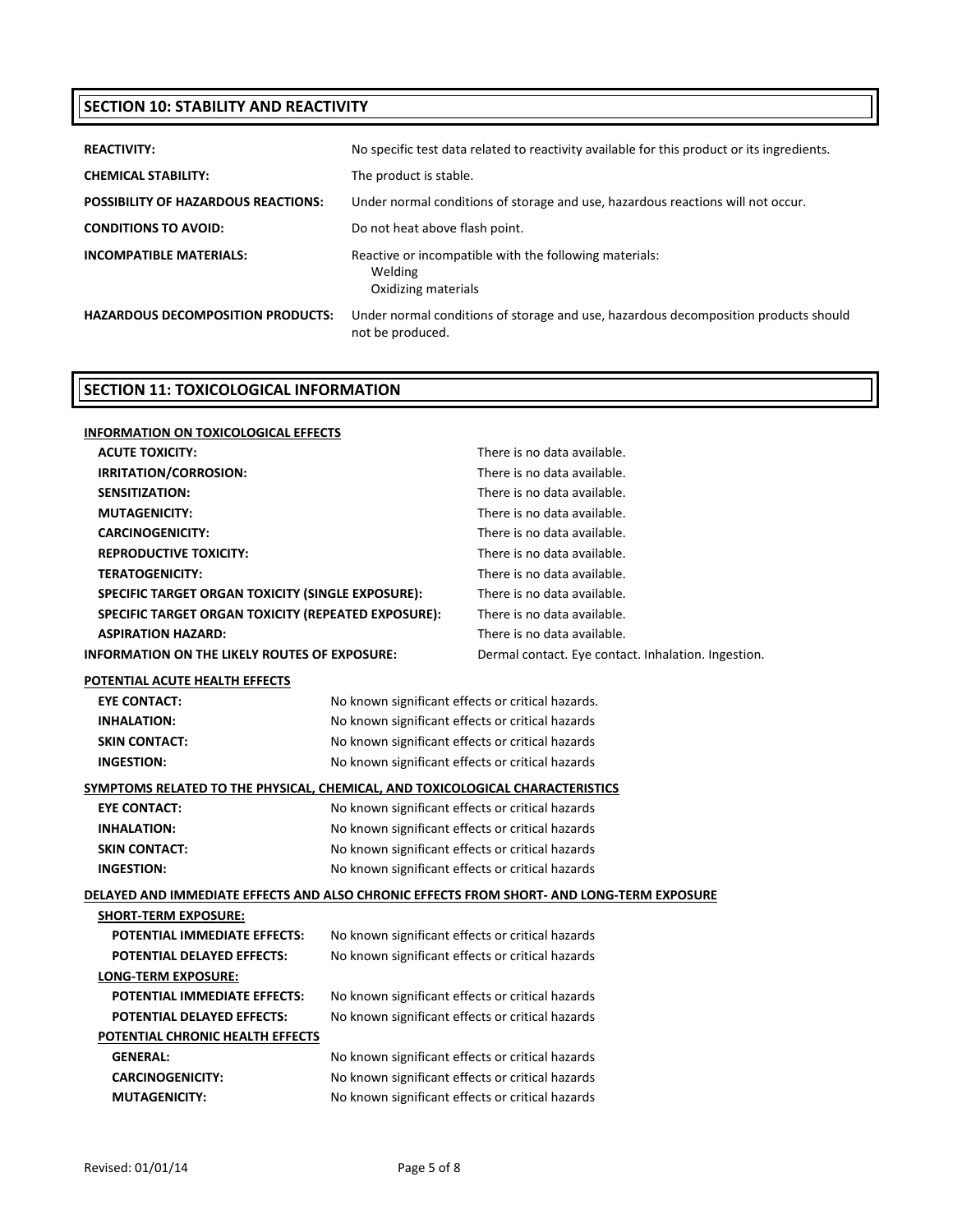# **SECTION 11: TOXICOLOGICAL INFORMATION (CONTINUED)**

| <b>TERATOGENICITY:</b>          |
|---------------------------------|
| <b>DEVELOPMENTAL EFFECTS:</b>   |
| <b>FERTILITY EFFECTS:</b>       |
| NUMERICAL MEASURES OF TOXICITY  |
| <b>ACUTE TOXICITY ESTIMATES</b> |

No known significant effects or critical hazards **DEVELOPMENTAL EFFECTS:** No known significant effects or critical hazards **FERTILITY EFFECTS:** No known significant effects or critical hazards

There is no data available.

# **SECTION 12: ECOLOGICAL INFORMATION**

| <b>TOXICITY</b>                                     | There is no data available.                       |
|-----------------------------------------------------|---------------------------------------------------|
| PERSISTENCE AND DEGRADABILITY:                      | There is no data available.                       |
| <b>BIOACCUMULATIVE POTENTIAL:</b>                   | There is no data available.                       |
| <b>MOBILITY IN SOIL:</b>                            |                                                   |
| SOIL/WATER PARTITION COEFFICIENT $(K_{\alpha c})$ : | Not available.                                    |
| <b>OTHER ADVERSE EFFECTS:</b>                       | No known significant effects or critical hazards. |

### **SECTION 13: DISPOSAL CONSIDERATIONS**

**DISPOSAL METHODS:** The generation of waste should be avoided or minimized wherever possible. Disposal of this product, solutions and any by-products should comply with the requirements of environmental protection and waste disposal legislation and any regional local authority requirements. Dispose of surplus and non‐ recyclable products via a licensed waste disposal contractor. Waste should not be disposed of untreated to the sewer unless fully compliant with the requirements of all authorities with jurisdiction. Waste packaging should be recycled. Incineration or landfill should only be considered when recycling is not feasible. This material and its container must be disposed of in a safe way. Empty containers or liners may retain some product residues. Avoid dispersal of spilled material and runoff and contact with soil, waterways, drains and sewers.

# **SECTION 14: TRANSPORT INFORMATION**

|                                    | <b>DOT CLASSIFICATION</b> | <b>IMDG</b>    | <b>IATA</b>    |
|------------------------------------|---------------------------|----------------|----------------|
| <b>UN NUMBER:</b>                  | Not regulated.            | Not regulated. | Not regulated. |
| UN PROPER SHIPPING NAME:           | $- - -$                   | $- - -$        | ---            |
| <b>TRANSPORT HAZARD CLASS(ES):</b> | $---$                     | $- - -$        | ---            |
| <b>PACKING GROUP:</b>              | ---                       | ---            | ---            |
| <b>ENVIRONMENTAL HAZARDS:</b>      | No.                       | No.            | No.            |
| <b>ADDITIONAL INFORMATION:</b>     | $- - -$                   | ---            | ---            |

AERG: Not applicable.

Not available.

**SPECIAL PRECAUTIONS FOR USER: Transport within user's premises**: always transport in closed containers that are upright and secure. Ensure that persons transporting the product know what to do in the event of an accident or spillage.

**TRANSPORT IN BULK ACCORDING TO ANNEX II OF MARPOL 73/78 AND THE IBC CODE:**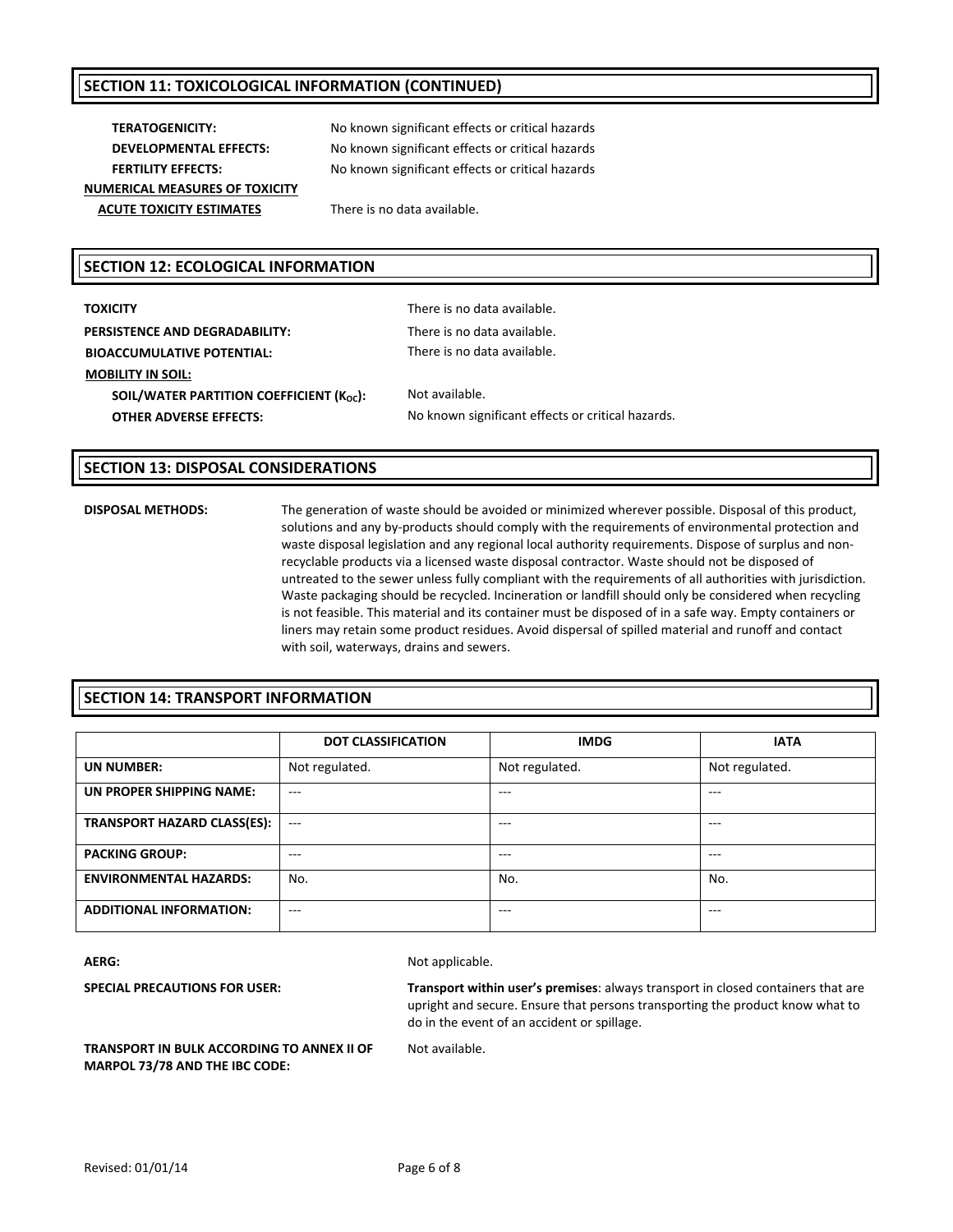# **SECTION 15: REGULATORY INFORMATION**

| U.S. FEDERAL REGULATIONS:                                                            |         |                                                                             |                                                                       |                                                                                                                                               |                                                  |                                                  |  |
|--------------------------------------------------------------------------------------|---------|-----------------------------------------------------------------------------|-----------------------------------------------------------------------|-----------------------------------------------------------------------------------------------------------------------------------------------|--------------------------------------------------|--------------------------------------------------|--|
| TSCA 8(a) PAIR:                                                                      |         |                                                                             |                                                                       |                                                                                                                                               |                                                  |                                                  |  |
|                                                                                      |         | Siloxanes and Silicones, di-Me; Nonylphenol, ethoxylated<br>Not determined. |                                                                       |                                                                                                                                               |                                                  |                                                  |  |
| TSCA 8(a) CDR EXEMPT/PARTIAL EXEMPTION:<br><b>UNITED STATES INVENTORY (TSCA 8b):</b> |         |                                                                             | All components are listed or exempted.                                |                                                                                                                                               |                                                  |                                                  |  |
| <b>CLEAN AIR ACT SECTION 112(b) HAZARDOUS AIR</b>                                    |         |                                                                             | Not listed.                                                           |                                                                                                                                               |                                                  |                                                  |  |
| <b>POLLUTANTS (HAPs):</b>                                                            |         |                                                                             |                                                                       |                                                                                                                                               |                                                  |                                                  |  |
| CLEAN AIR ACT SECTION 602 CLASS I SUBSTANCES:                                        |         |                                                                             | Not listed.                                                           |                                                                                                                                               |                                                  |                                                  |  |
| CLEAN AIR ACT SECTION 602 CLASS II SUBSTANCES:                                       |         |                                                                             | Not listed.                                                           |                                                                                                                                               |                                                  |                                                  |  |
| DEA LIST I CHEMICALS (PRECURSOR CHEMICALS):                                          |         |                                                                             | Not listed.                                                           |                                                                                                                                               |                                                  |                                                  |  |
| DEA LIST II CHEMICALS (ESSENTIAL CHEMICALS):                                         |         |                                                                             | Not listed.                                                           |                                                                                                                                               |                                                  |                                                  |  |
| SARA 302/304                                                                         |         |                                                                             |                                                                       |                                                                                                                                               |                                                  |                                                  |  |
| <b>COMPOSITION/INFORMATION ON INGREDIENTS:</b>                                       |         |                                                                             | No products were found.                                               |                                                                                                                                               |                                                  |                                                  |  |
| <b>SARA 304 RQ:</b>                                                                  |         |                                                                             | Not applicable.                                                       |                                                                                                                                               |                                                  |                                                  |  |
| <u>SARA 311/312</u>                                                                  |         |                                                                             |                                                                       |                                                                                                                                               |                                                  |                                                  |  |
| <b>CLASSIFICATION:</b>                                                               |         |                                                                             | Not applicable                                                        |                                                                                                                                               |                                                  |                                                  |  |
| <b>COMPOSITION/INFORMATION ON INGREDIENTS:</b>                                       |         |                                                                             |                                                                       |                                                                                                                                               |                                                  |                                                  |  |
|                                                                                      |         |                                                                             |                                                                       |                                                                                                                                               |                                                  |                                                  |  |
| <b>NAME</b>                                                                          | %       | <b>FIRE HAZARD</b>                                                          | <b>SUDDEN RELEASE</b><br><b>OF PRESSURE</b>                           | <b>REACTIVE</b>                                                                                                                               | <b>IMMEDIATE (ACUTE)</b><br><b>HEALTH HAZARD</b> | <b>DELAYED (CHRONIC)</b><br><b>HEALTH HAZARD</b> |  |
| Nonylphenol, ethoxylated                                                             | $1 - 5$ | No.                                                                         | No.                                                                   | No.                                                                                                                                           | Yes.                                             | No.                                              |  |
| <b>STATE REGULATIONS</b>                                                             |         |                                                                             |                                                                       |                                                                                                                                               |                                                  |                                                  |  |
| <b>MASSACHUSETTS:</b>                                                                |         |                                                                             | None of the components are listed.                                    |                                                                                                                                               |                                                  |                                                  |  |
| <b>NEW YORK:</b>                                                                     |         |                                                                             | None of the components are listed.                                    |                                                                                                                                               |                                                  |                                                  |  |
| <b>NEW JERSEY:</b>                                                                   |         |                                                                             | None of the components are listed.                                    |                                                                                                                                               |                                                  |                                                  |  |
| PENNSYLVANIA:                                                                        |         |                                                                             | None of the components are listed.                                    |                                                                                                                                               |                                                  |                                                  |  |
| <b>CALIFORNIA PROP. 65</b>                                                           |         | No products were found.                                                     |                                                                       |                                                                                                                                               |                                                  |                                                  |  |
| <b>INTERNATIONAL REGULATIONS</b>                                                     |         |                                                                             |                                                                       |                                                                                                                                               |                                                  |                                                  |  |
| <b>INTERNATIONAL LISTS:</b>                                                          |         |                                                                             | Australia inventory (AICS): All components listed or exempted.        |                                                                                                                                               |                                                  |                                                  |  |
|                                                                                      |         |                                                                             |                                                                       | China inventory (IECSC): All components are listed or exempted.                                                                               |                                                  |                                                  |  |
|                                                                                      |         |                                                                             |                                                                       | Korea inventory: All components are listed or exempted.<br>New Zealand Inventory of Chemicals (NZIoC): All components are listed or exempted. |                                                  |                                                  |  |
|                                                                                      |         |                                                                             | Philippines inventory (PICCS): All components are listed or exempted. |                                                                                                                                               |                                                  |                                                  |  |
|                                                                                      |         |                                                                             |                                                                       |                                                                                                                                               |                                                  |                                                  |  |
| <b>CHEMICAL WEAPONS CONVENTION LIST SCHEDULE I CHEMICALS:</b>                        |         |                                                                             |                                                                       | Not listed.                                                                                                                                   |                                                  |                                                  |  |
| <b>CHEMICAL WEAPONS CONVENTION LIST SCHEDULE II CHEMICALS:</b>                       |         |                                                                             |                                                                       | Not listed.                                                                                                                                   |                                                  |                                                  |  |
| CHEMICAL WEAPONS CONVENTION LIST SCHEDULE III CHEMICALS:                             |         |                                                                             |                                                                       | Not listed.                                                                                                                                   |                                                  |                                                  |  |
|                                                                                      |         |                                                                             |                                                                       |                                                                                                                                               |                                                  |                                                  |  |
| <b>SECTION 16: OTHER INFORMATION</b>                                                 |         |                                                                             |                                                                       |                                                                                                                                               |                                                  |                                                  |  |
| HAZARDOUS MATERIAL INFORMATION SYSTEM (U.S.A.)                                       |         |                                                                             |                                                                       |                                                                                                                                               |                                                  |                                                  |  |
| Health: 1                                                                            |         |                                                                             | Flammability: 1                                                       |                                                                                                                                               | <b>Physical Hazards: 1</b>                       |                                                  |  |
|                                                                                      |         |                                                                             |                                                                       |                                                                                                                                               |                                                  |                                                  |  |
| NATIONAL FIRE PROTECTION ASSOCIATION (U.S.A.)                                        |         |                                                                             |                                                                       |                                                                                                                                               |                                                  |                                                  |  |
| Health: 1                                                                            |         |                                                                             | Flammability: 1                                                       |                                                                                                                                               | Instability: 1                                   |                                                  |  |
|                                                                                      |         |                                                                             |                                                                       |                                                                                                                                               |                                                  |                                                  |  |

Caution: HMIS® and NFPA ratings are based on a 0‐4 rating scale, with 0 representing minimal hazards or risks, and 4 representing significant hazards or risks.

The customer is responsible for determining the PPE code for this material.